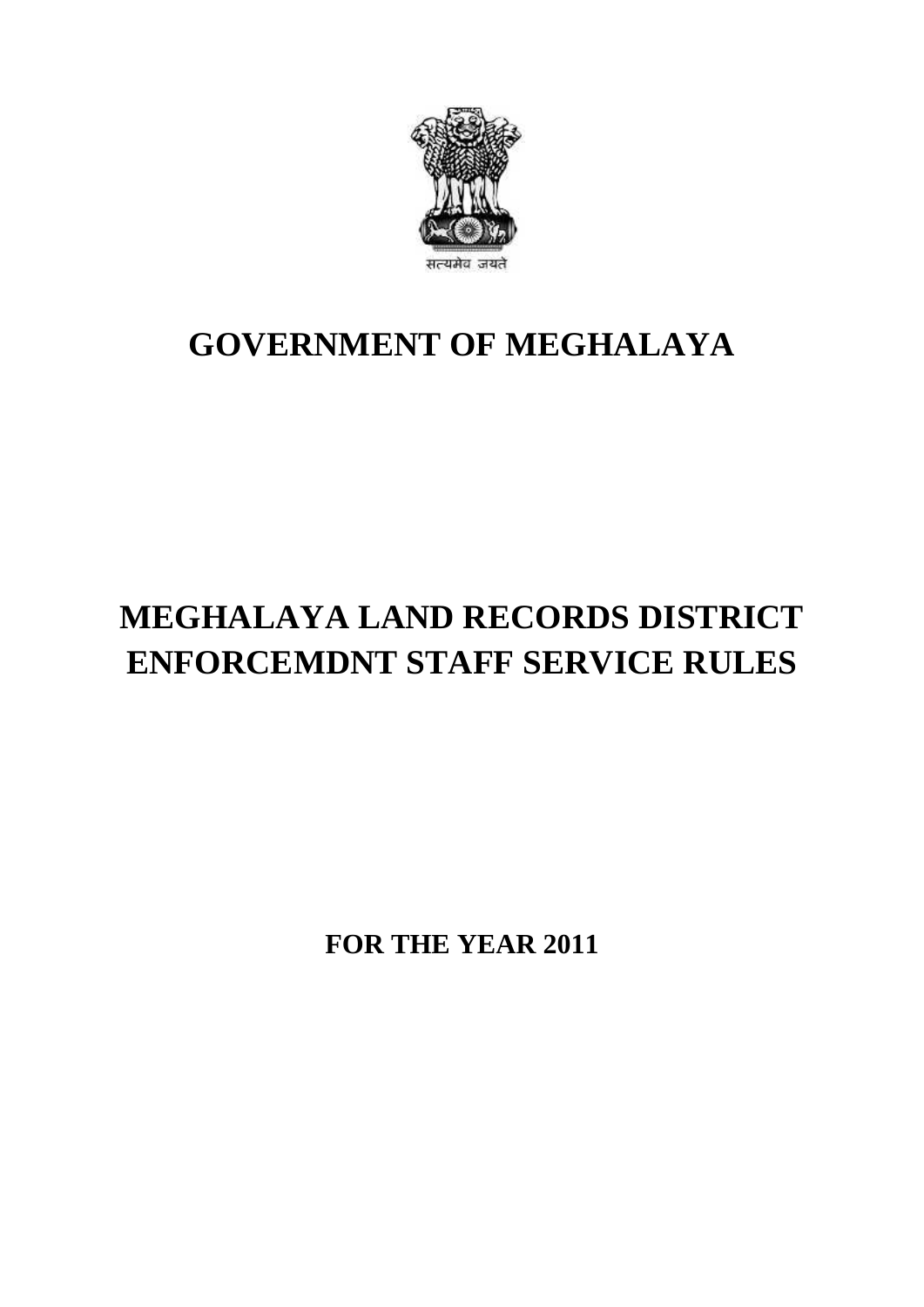**No. RDG. 72/2006/Pt/12** – In exercise of the powers conferred by the proviso to Article 309 The 29<sup>th</sup> August, 2012<br>No. RDG. 72/2006/Pt/12 – In exercise of the powers conferred by the proviso to Article 309<br>of the Constitution on India, the Government of Meghalaya is pleased to make the following<br>Rules regulating The 29<sup>th</sup> August, 2012<br>No. RDG. 72/2006/Pt/12 – In exercise of the powers conferred by the proviso to Article 309<br>of the Constitution on India, the Government of Meghalaya is pleased to make the following<br>Rules regulating Meghalaya Land Records District Enforcement Service under the Directorate of Land Records and Surveys, Meghalaya.

## **THE MEGHALAYA LAND RECORDS DISTRICT ENFORCEMENT STAFF SERVICE RULES, 2011**

1. **Short title and commencement** – (1) These Rules may be called the Meghalaya Land Records District Enforcement Staff Service Rules, 2011. **Short title and commencement** – (1) These<br>
Records District Enforcement Staff Service R<br>
(2) They shall come into force from the date of<br> **Definitions** – In these Rules, unless there is a<br>
(a) "Appointing Authority" means

(2) They shall come into force from the date of their notification in the Official Gazette.

- 2. **Definitions** In these Rules, unless there is anything repugnant in the subject or context:-
- The District Enforcement Staff Service Rules, 2011.<br>
They shall come into force from the date of their notification in the Official Gazette.<br> **initions** In these Rules, unless there is anything repugnant in the subject of Revenue Enforcement Inspector in the District Office or the Sub-divisional Office. (i) The Director of Land Records and Survey in case of appointment to the post<br>of Revenue Enforcement Inspector in the District Office or the Sub-divisional<br>Office.<br>(ii) The Deputy Commissioner (Revenue) in case of appoint
	- categories of posts in the Revenue Enforcement Branch in the District and Sub-Divisional Officer (C). categories of posts in the Revenue Enforcement Branch in the District and<br>Sub-Divisional Officer (C).<br>(b) "Director" means the Director of Land Records and Surveys, Government of<br>Meghalaya.<br>(c) "Extra Assistant Commissione
	- (b) "Director" means the Director of Land Records and Surveys, Government of Meghalaya.
	- Revenue in the District or Sub-divisional Head quarter.
	- (d) "District Selection Committee" means the District Selection Committee constituted by the Government from time to time for the purpose of recruitment to the category of "Extra Assistant Commissioner" means the Extra Assis<br>Revenue in the District or Sub-divisional Head quarter.<br>"District Selection Committee" means the District Sele<br>by the Government from time to time for the purpose of pos
	- (e) "Selection Committee" means a committee constituted under Rule 8.
	- (f) "District Enforcement Branch" means and includes all employees in the Revenue Enforcement Branch in the District or the Civil Sub-Division.
	- (g) "Government" means the Government of Meghalaya.
	- (h) "Member of the Service" means a member of the Meghalaya Land Records District Enforcement Staff Service.
	- (i) "Rules" means the Meghalaya Land Records District Enforcement Staff Service Rules, 2011.
	- (j) "Schedule" means a Schedule appended to these Rules.
	- (k) "Service" means the Meghalaya Land Records District Enforcement Staff Service.
	- (l) "Deputy Commissioner" means the Deputy Commissioner of the concerned District.
	- Rules, 2011.<br>
	(j) "Schedule" means a Schedule appended to these Rules.<br>
	(k) "Service" means the Meghalaya Land Records District Enforcement Staff Service.<br>
	(l) "Deputy Commissioner" means the Deputy Commissioner of the con Civil Sub-Divisional. (m) "Sub-divisional Officer" means the Sub-divisional Officer (Civil) of the concerned<br>Civil Sub-Divisional.<br>(n) "Year" means a 'Calendar Year'.<br>**Constitution of the service and status of the members** -<br>(1) The service sh
	- (n) "Year" means a 'Calendar Year'.

### 3. **Constitution of the service and status of the members** -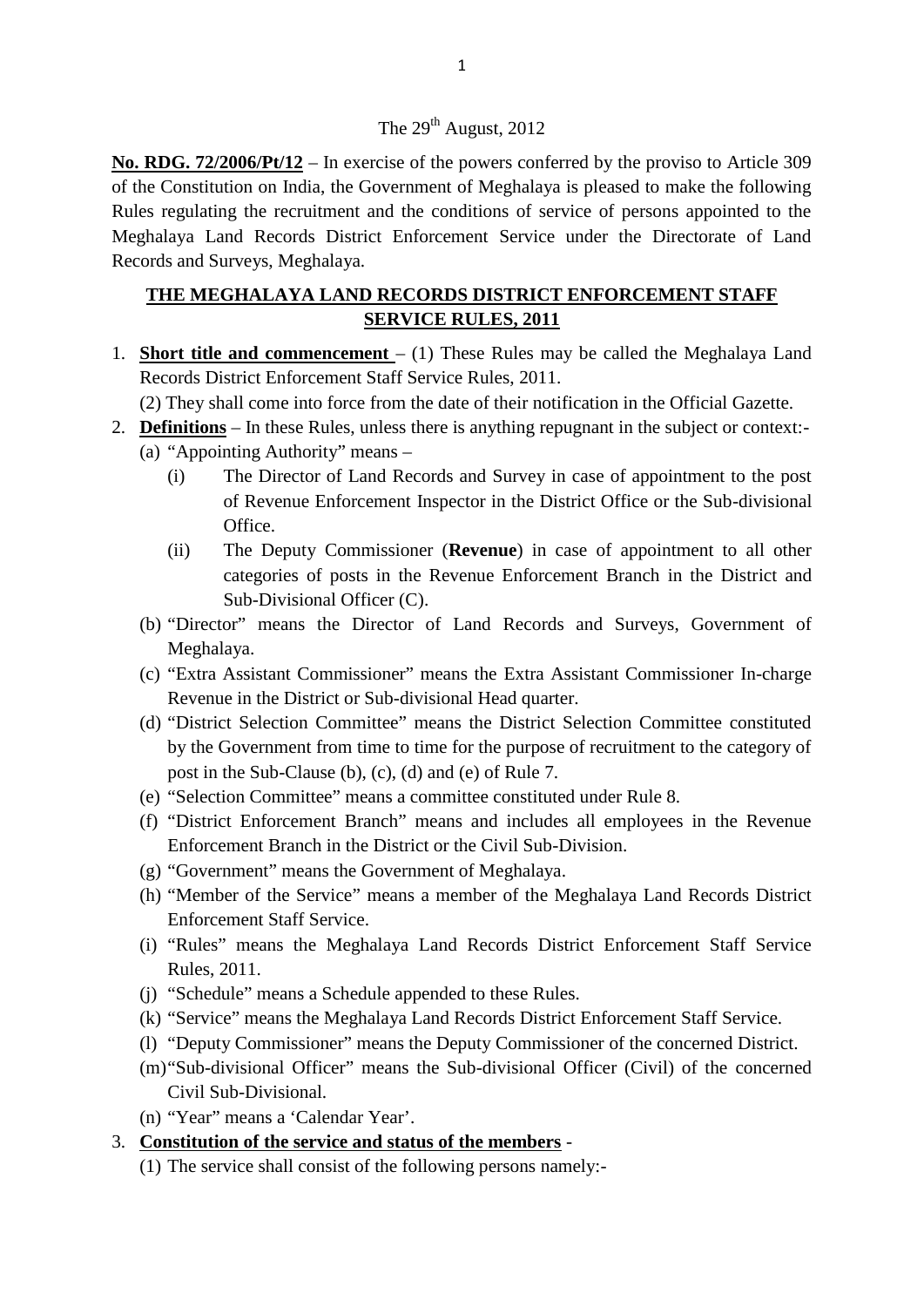- (a) Persons appointed to the posts under the Revenue Enforcement Branch in the Districts and Civil Sub-divisions of the State of Meghalaya. (a) Persons appointed to the posts under the Revenue Enforcement Branch in the Districts and Civil Sub-divisions of the State of Meghalaya.<br>(b) Persons appointed to such posts on the basis recommendation of the Meghalaya
- Public Service Commission or the District Selection Committee prior to the commencement of these Rules. Districts and Civil Sub-divisions of the State of Meghalaya.<br>
(b) Persons appointed to such posts on the basis recommendation of the Meghalaya<br>
Public Service Commission or the District Selection Committee prior to the<br>
c 4. Composition of the Service Commission or the District Selection Committee prior to the<br>commencement of these Rules.<br>(c) Persons appointed to the service in accordance with the provisions of these Rules.<br>4. Composition
	-
- posts:-

| Category I   | $\cdots$ | Enforcement Inspector               |                      |
|--------------|----------|-------------------------------------|----------------------|
| Category II  | $\cdots$ | Assistant<br>Enforcement<br>Kanungo | Inspector/Supervisor |
| Category III | $\cdots$ | <b>Enforcement Checker</b>          |                      |
| Category IV  |          | Mandal                              |                      |
| Category V   | $\cdots$ | Chairman                            |                      |

(2) Each of the categories of posts in Sub-Rule (1) shall form an independent cadre. Member of the lower cadre shall have no claim for appointment to any of the higher cadre except in accordance with the provisions of these rules.

- 5. **Status** The status of the members of the service holding posts under Category I to IV of Rule shall be Group 'C'. Members holding post of Category V shall be Group 'D'.
- 6. **Strength of the Service** (1) The strength and composition of the service and the nature except in accordance with the provisions of these rules.<br> **Status** – The status of the members of the service holding posts under Category I to IV of<br>
Rule shall be Group 'C'. Members holding post of Category V shall be G time.

(2) At the commencement of these Rules, the strength of the Service and the nature of the posts therein, both permanent and temporary shall be as shown in Schedule-I.

## 7. **Method of recruitment – Recruitment to the service shall be made in the manner as provided below**:-

- (a) **Enforcement Inspector** -
- to the permanent and temporary shall be as shown in Schedule-I.<br> **(i)** 30% by promotion of employees under Rule (8) from amongst the **Assistant**<br> **Enforcement Inspector** -<br>
(i) 30% by promotion of employees under Rule (8) **Enforcement Inspectors** who have rendered not less than 10 (ten) years of continuous service as Assistant Enforcement Inspector/Supervisor Kanungo as on the first day of the year on which the selection is made, provided the 30% by promotion of employees under Rule (8) from amongst the **Assistant Enforcement Inspectors** who have rendered not less than 10 (ten) years of continuous service as Assistant Enforcement Inspector/Supervisor Kanungo **Enforcement Inspe**<br>continuous service as<br>on the first day of<br>incumbent possesses<br>12 (c) (i) below.<br>70% by direct recruit continuous service as Assistant Enforcement Inspector/Supervisor Kanungo as<br>on the first day of the year on which the selection is made, provided the<br>incumbent possesses the required qualification as prescribed for post in incumbent possesses the required qualification as prescribed for post in Rule<br>
12 (c) (i) below.<br>
(ii) 70% by direct recruitment through the Meghalaya Public Service Commission.<br> **Assistant Enforcement Inspector/Supervisor** 
	-
- (b) **Assistant Enforcement Inspector/Supervisor Kanungo** -
- The Service Commission.<br> **Checkers** who have rendered not less than 5 (five) years of continuous service<br> **Checkers** who have rendered not less than 5 (five) years of continuous service as Enforcement Checker as on the first day of year on which the selection is made and have completed the training in Metric System / Recorder Course conducted by the Department. Checkers who have rendered not less than 5 (five) years of continuous as Enforcement Checker as on the first day of year on which the s made and have completed the training in Metric System / Record conducted by the Depart
	-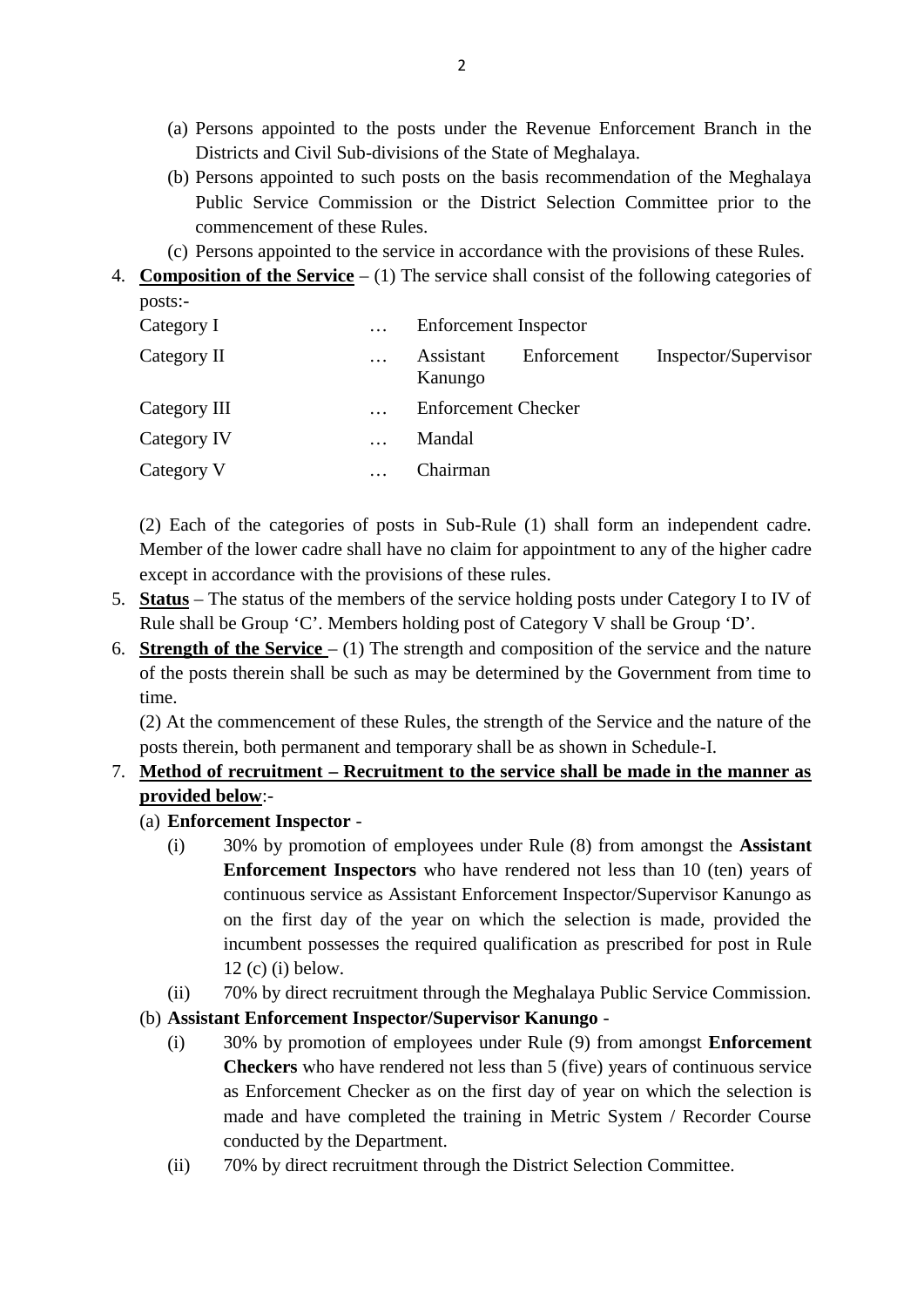#### (c) **Enforcement Checkers** –

- (i) 30% by promotion of employees under Rule (9) from amongst the Mandal who have rendered not less than 5 (five) years of continuous service as ement Checkers –<br>30% by promotion of employees under Rule (9) from amongst the Mandal<br>who have rendered not less than 5 (five) years of continuous service as<br>Mandal on the first day of the year on which the selection is ma completed the training in Metric System / Recorders Course conducted by the Department. who have rendered not less than 5 (five) years of continuous services.<br>
Mandal on the first day of the year on which the selection is made, and<br>
completed the training in Metric System / Recorders Course conducted l<br>
Depar
- 
- (d) **Mandal** –
- completed the training in Metric System / Recorders Course conducted by the<br>
Department.<br>
(ii) 70% by direct recruitment through the District Selection Committee.<br> **Mandal** –<br>
(i) 30% by promotion of employees under Rule ( Chairman and possessing the educational qualification of matriculation and above. **Mandal** –  $30\%$  by promotion of employees under Rule (9) from holding the post of Chairman and possessing the educational qualification of matriculation and above.<br>
(ii) 70% by direct recruitment through competitive exa
	- by the District Selection Committee.
- (e) **Chainman** By direct recruitment through competitive examination to be conducted by the District Selection Committee.

## 8. **Departmental Promotion Committee** –

by the District Selection Committee.<br>
(e) **Chainman** – By direct recruitment through competitive examination to be conducted<br>
by the District Selection Committee.<br> **Departmental Promotion Committee** –<br>
(1) For the purpose under clause (a) of Rule 7, there shall be a Departmental Promotion Committee consisting of the following members, namely –  $(1)$  For the purpose of appointment by promotion to the post of Enforcement Inspector

|     | (1) For the purpose of appointment by promotion to the post of Emorechient mspector |                          |                         |
|-----|-------------------------------------------------------------------------------------|--------------------------|-------------------------|
|     | under clause (a) of Rule 7, there shall be a Departmental Promotion Committee       |                          |                         |
|     | consisting of the following members, namely –                                       |                          |                         |
| I.  | Principal Secretary / Commissioner and -                                            |                          | Chairman                |
|     | Secretary, Revenue Department.                                                      |                          |                         |
| П.  | Secretary, Revenue Department.                                                      | $\overline{\phantom{0}}$ | Member                  |
| Ш.  | Director of Land Records and Surveys                                                | $-$                      | <b>Member Secretary</b> |
| IV. | Commissioner and Secretary/Secretary, -                                             |                          | Member                  |
|     | Department<br>Finance<br>his<br><sub>or</sub><br>representative                     |                          |                         |
| V.  | Commissioner and Secretary/Secretary -                                              |                          | Member                  |
|     | Personnel and AR Department or his<br>representative.                               |                          |                         |
|     |                                                                                     |                          |                         |
|     | (2) The Committee may invite any other person to attend its meetings and when       |                          |                         |
|     | considered necessary.                                                               |                          |                         |
|     |                                                                                     |                          |                         |

- considered necessary.
- 9. (2) The Committee may invite any other person to attend its meetings and when<br>considered necessary.<br>9. (1) For the purpose of appointment by promotion to the post under clauses (b), (c) and (d)<br>of Rule 7 there shall be of Rule 7 there shall be a Departmental Promotion Committee consisting of the following members, namely – 9. (1) For the purpose of appointment by promotion to the post under clauses (b), (c) and (d)

|       | $(1)$ for the purpose of appointment by promotion to the post under clauses $(0)$ , $(0)$ and $(0)$ |                         |
|-------|-----------------------------------------------------------------------------------------------------|-------------------------|
|       | of Rule 7 there shall be a Departmental Promotion Committee consisting of the following             |                         |
|       | members, namely $-$                                                                                 |                         |
| (i)   | The deputy Commissioner of the concerned -                                                          | Chairman                |
|       | District                                                                                            |                         |
| (ii)  | The Sub-Divisional officer (Civil) of the -                                                         | Member                  |
|       | concerned District                                                                                  |                         |
| (iii) | The officer not below the rank of the Extra -                                                       | <b>Member Secretary</b> |
|       | Assistant Commissioner I/c Revenue of the                                                           |                         |
|       | concerned District                                                                                  |                         |
|       | (2) The Committee may invite any other person to attend its meeting as and when                     |                         |

considered necessary.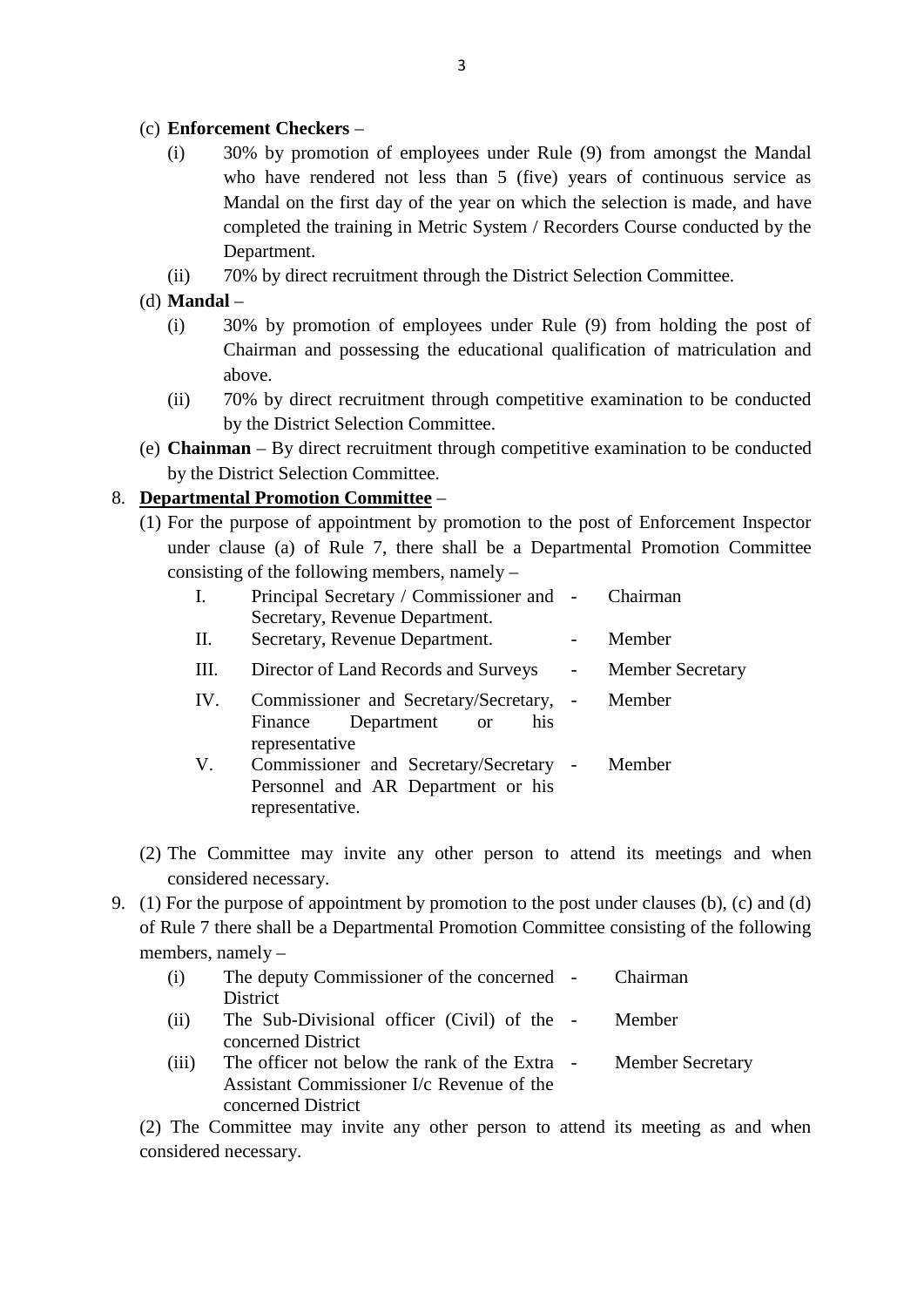10. **Procedure for Selection** – (1) The appointing authority shall refer to the Selection Committee the approximate number of vacancies and furnish the Committee with the **Procedure for Selection** – (1) The appointing authority shall refer to the Selection<br>Committee the approximate number of vacancies and furnish the Committee with the<br>character rolls and service records of all eligible per categories taking into consideration their merit and seniority and prepare lists of names according to the actual number of vacancies in any particular grade under clauses (a), (b), (c) and (d) of Rule 7. The lists shall be forwarded by the Committee to the appointing authority. If the appointing authority considers any change necessary in the lists received, he shall inform the Committee of the changes proposed and after taking into account the comments, if any of the appointing authority, the Committee shall approve the list with such modification if any, as it may think to be just and proper. The lists as finally approved by the Committee shall form the Select Lists.

(2) The Selection Committee shall meet once a year to review and wherever necessary revise the Select List.

11. **Validity of the Select Lists** – (1) The Select List approved by the appointing authority under sub-rule (8) shall remain in force for a period of one year unless its validity is extended by the appointing authority with the approval of the Government.

Provided that such an extension shall not be for a total period exceeding six months.

Provided further, that in the event of any great lapse in the conduct or performance of duties on the part of any person included in the Select List, the appointing authority may, if he thinks fit, remove the name of any such person from the Select List. The reason(s) for doing so shall be recorded in writing.

- (2) The Committee shall meet once a year to review the Select List.
- 12. **Conditions of eligibility** For the purpose of appointment by direct recruitment a candidate must satisfy the following conditions, namely –
	- (a) **Nationality** He must be a citizen of India.
- (b) **Age** He must have attained the age of 18 years and should not exceed the age of 27 **nditions of eligibility** – For the purpose of appointment by direct recruitment a didate must satisfy the following conditions, namely –<br>**Nationality** – He must be a citizen of India.<br>**Age** – He must have attained the age Public Service Commission / District Selection Committee.

Provided that the upper age limit may, in any individual case, be relaxed by the appointing authority in accordance with any general or special order issued by the years on the first day of the year in<br>Public Service Commission / Districe<br>Provided that the upper age<br>the appointing authority in accordar<br>Government from time to time.<br>Provided, further, that in th

Provided, further, that in the case of candidates belonging to the Scheduled<br>
Castes or Scheduled Tribe, the upper age limit will be subject to any relaxation made<br>
by the Government from time to time.<br> **Educational Qualif** Castes or Scheduled Tribe, the upper age limit will be subject to any relaxation made by the Government from time to time.

#### (c) **Educational Qualification** –

- any University recognized by the Government of Meghalaya.
- (i) For the post of Assistant Enforcement Inspector the candidate must be a graduate from<br>
any University recognized by the Government of Meghalaya.<br>
(ii) For the post of Assistant Enforcement Inspector and Supervisor Kanu Examination or any examination declared equivalent thereto from any University or Board recognized by the Government of Meghalaya. (ii) For the post of Assistant Enforcement Inspector and Supervisor Kanungo the candidate must have passed the Higher Secondary School Leaving Certificate Examination or any examination declared equivalent thereto from any
- the Secondary School Leaving Certificate Examination and above or any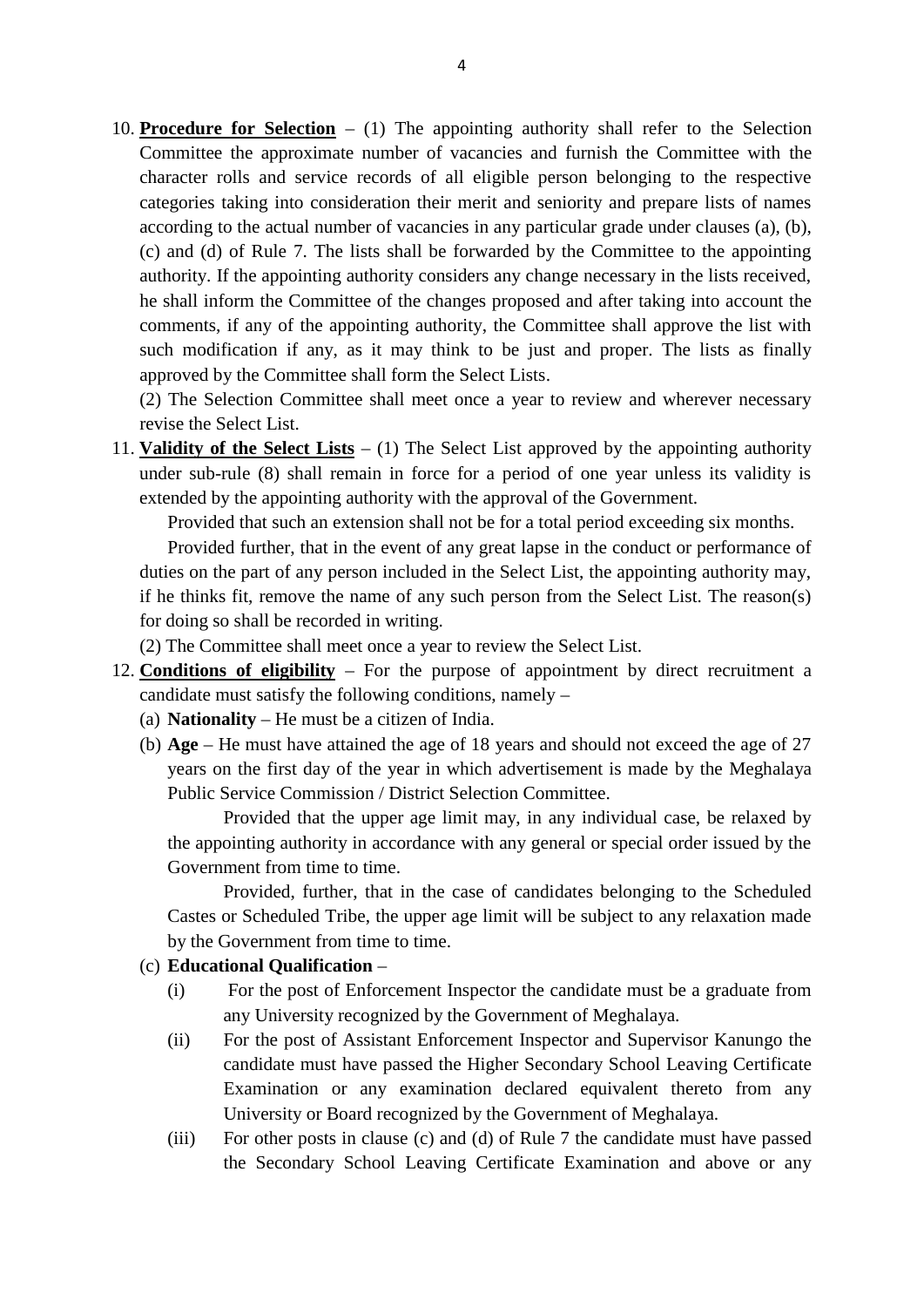examination declared equivalent thereto from any University or Board recognized by the Government of Meghalaya.

- (iv) For the post in clause (e) of Rule 7, the candidate must have passed the VIII (eight) standard and above.
- 13. **Disqualification for appointment to the Service** (1) No person shall be appointed who after such medical examination as the appointing authority may prescribed is found not to be in good mental or bodily health or free from any physical defect or which may render him unfit in the discharge of his duties. be in good mental or bodily health or free from any physical defect or which may render<br>him unfit in the discharge of his duties.<br>(2) No person shall be appointed to service who had been convicted for any offence<br>involving

(2) No person shall be appointed to service who had been convicted for any offence involving moral turpitude.

Service;

Provided that the appointing authority may, if he satisfied that there are special grounds for doing so, exempt any person from the operation of this sub-rule. (3) No person who has more than spouse living shall be eligible for appointment in the Service;<br>Provided that the appointing authority may, if he satisfied that there are special grounds<br>for doing so, exempt any person fro

indirectly, by any recommendation, either written or oral or by any means, shall be appointed to the Service.

14. **Direct recruitment** – (1) Appointment to the Service shall be made by the concerned appointing authority following the procedure prescribed in the Rules.

(2) On appointment to the Service the appointee person shall join within 15 days of the date of receipt of the order of appointment, failing which unless the appointing authority extends the period of joining which shall not in any case exceed three months, the appointment shall stand cancelled. (2) On appointment to the Service the appointee person shall join within 15 days of the date of receipt of the order of appointment, failing which unless the appointing authority extends the period of joining which shall

appointment to any post in the service shall be made in the order in which the names of candidates appear in the Merit List recommended by the Meghalaya Public Service (3) Subject to the provisions of sub-rule (ii) (a) (b) (c) (d) and sub rule (e) of Rule 7 appointment to any post in the service shall be made in the order in which the names of candidates appear in the Merit List recomme Selection Committee the case may be.

15. **Gradation List** – (1) There shall be prepared and published annually an upto date Gradation List as on the  $1<sup>st</sup>$  January consisting of the names of all members of the Service, cadre-wise and drawn up in order of seniority and other particulars relating to the date of birth and appointment to the S Service, cadre-wise and drawn up in order of seniority and other particulars relating to the date of birth and appointment to the Service and such other details relevant to the service career shall also be indicated against each name.

the Deputy Commissioner concerned and the same shall be approved by the Government and published from time to time. (2) A Gradation List of the Members of the Service in the District shall be prepared by the Deputy Commissioner concerned and the same shall be approved by the Government and published from time to time.<br>**Confirmation** –

- 16. **Confirmation** (1) Confirmation of a member of the Service in the cadre appointed by conditions:- (a) That he has served not less than one year in the post where he is to be confirmed.<br>
(a) That he has served not less than one year in the post where he is to be confirmed.<br>
(b) That the performance of the employee is s **Confirmation**  $- (1)$  Confirmation of a member of the Service in the cadre appointed by promotion shall be made according to his seniority in that cadre subject to the following conditions:-<br>(a) That he has served not les motion shall be made according to his seniority in that cadre<br>ditions:-<br>That he has served not less than one year in the post where he<br>That the performance of the employee is satisfactory (to be<br>Annual Confidential Reports
	-
	- (a) That the has served not less than one year in the post where he is to be confirmed.<br>
	(b) That the performance of the employee is satisfactory (to be judged on the basis of Annual Confidential Reports and other relevant
	-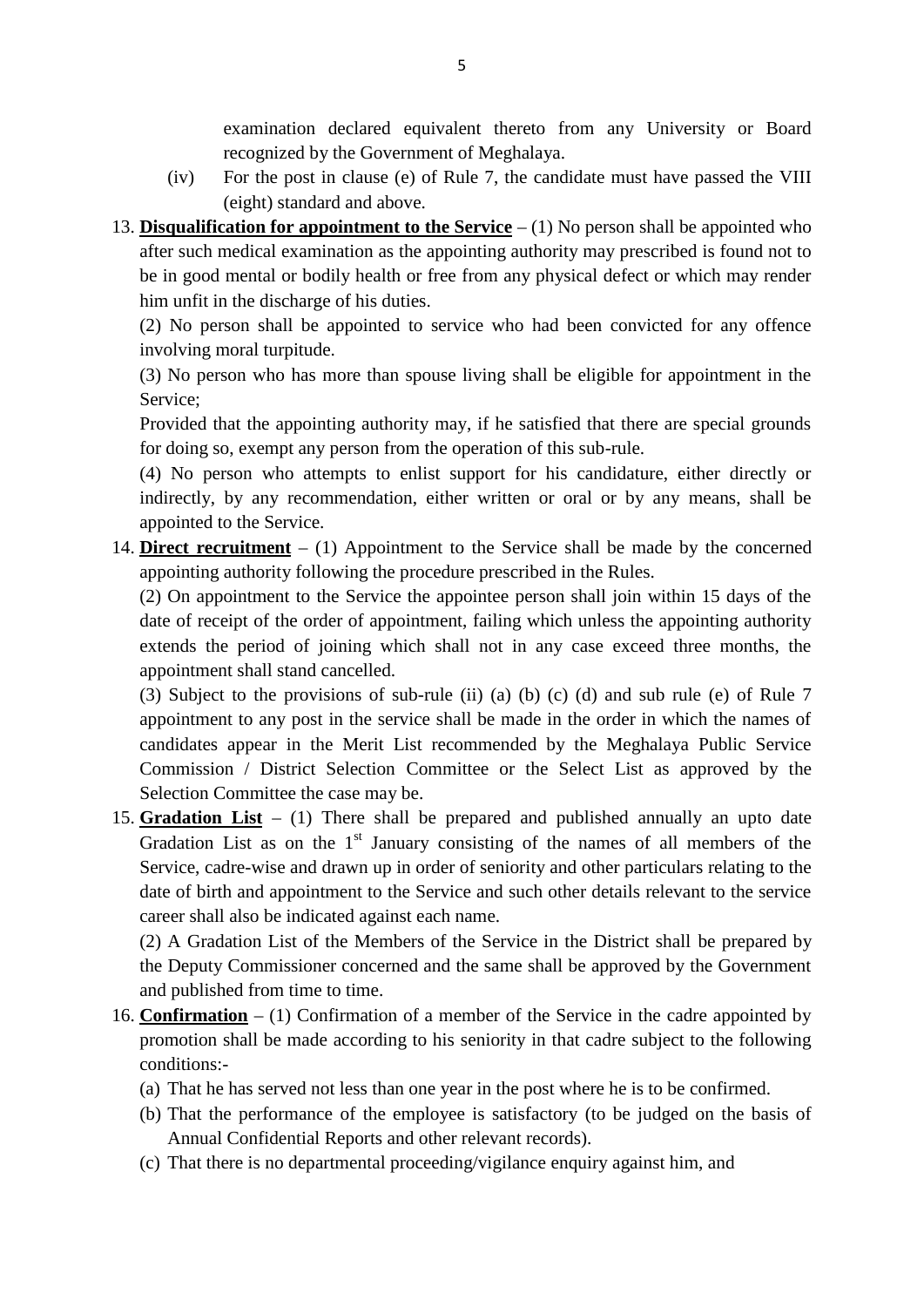<sup>6</sup><br>(d) Subject to availability of vacancy and that no officer holds a lien on it.<br>(2) Confirmation of a probationer shall be made according to his seniority in

(d) Subject to availability of vacancy and that no officer holds a lien on it.<br>(2) Confirmation of a probationer shall be made according to his seniority in that cadre<br>subject to the following conditions:-(d) Subject to availability of vacancy and (2) Confirmation of a probationer shall b subject to the following conditions:-<br>(a) That he has completed the period of

- Subject to availability of vacancy and that no officer holds a lien on it.<br>Confirmation of a probationer shall be made according to his seniority in that cadre<br>ject to the following conditions:-<br>(a) That he has completed t authority.
- Confirmation of a probationer shall be made according to his seniority in that cadre<br>ject to the following conditions:-<br>(a) That he has completed the period of probation to the satisfaction of the appointing<br>authority.<br>(b) to the following conditions:-<br>That he has completed the period of probation to the satisfaction of the appointing<br>authority.<br>That he has passed the Departmental Examination completely and successfully<br>undergone the trainin from time to time. (b) That he has passed the Departmental Examination completely and succe undergone the training courses as may be prescribed by the appointing au from time to time.<br>(c) That he is considered otherwise fit by the appointing (b) That he has passed the Departmental<br>undergone the training courses as may<br>from time to time.<br>(c) That he is considered otherwise fit by t<br>(d) Subject to availability of vacancy.<br>Provided that where a person is
- 
- 

Provided that where a person is not given opportunity to undergo the prescribed training during the period of probation his/her confirmation shall not be held up for reasons of not successfully undergoing the said training but such person shall when called upon by the Appointing Authority and opportunity given successfully undergo the said training. prescribed training during the period of probation his/her confirmation shall not be<br>held up for reasons of not successfully undergoing the said training but such person<br>shall when called upon by the Appointing Authority a

Departmental examination and training and confirm his/her in the respective cadre of the Service. exempt a member of the service from passing any one or more of the prescribed<br>Departmental examination and training and confirm his/her in the respective cadre of the<br>Service.<br>**Discharge or reversion** –<br>(1) Where the appoi

#### 17. **Discharge or reversion** –

- the Service, appointed by promotion is unsatisfactory or where he is found unfit to hold the post of any time during the period of probation, such member shall be liable charge or reversion –<br>Where the appointing authority finds that the perf<br>the Service, appointed by promotion is unsatisface<br>hold the post of any time during the period of pro<br>in the reverted to his next lower post or grade (1) Where the appointing authority finds that the performance of duty by any member of the Service, appointed by promotion is unsatisfactory or where he is found unfit to hold the post of any time during the period of pro hold the post of any time during the period of probation, such member shall be liable<br>in the reverted to his next lower post or grade.<br>A member of the Service appointed by direct recruitment shall be liable to the<br>discharg
- discharge if –
- ne reverted to his next lower post or grade.<br>
member of the Service appointed by direct recruitment shall be liable to the<br>
charge if –<br>
He fails to make sufficient use of the opportunity given during the training or<br>
othe period of probation, or (a) He fails to make sufficient use of the opportunity given during the training or otherwise fails to render satisfactory performance during or at the end of the period of probation, or (b) He fails to pass the Departmen otherwise fails to render satisfactory performance during or at the end of the<br>period of probation, or<br>(b) He fails to pass the Departmental examination unless the appointing authority<br>permits him to sit for re-examination
	- permits him to sit for re-examination in the subject or subjects in which he failed.
- belonged to the Assam Ministerial District Establishment Service and who have been (b) He fails to pass the Departmental examination unless the appointing authority permits him to sit for re-examination in the subject or subjects in which he failed.<br>**Seniority** – (1) The inter-se seniority of the member of Section 64 (1) of the North Eastern Areas (Re-organisation) Act, 1971, shall be as it was under the Government of Assam prior to their allocation to the State of Meghalaya in the service, after the commencement of these Rules, shall be in the order in which their names appear in the Merit List prepared by the Commission or by the appointing authority.<br>(2) The inter-se seniority of the members o names appear in the Merit List prepared by the Commission or by the appointing authority.
	- (2) The inter-se seniority of the members of service mentioned in clause (b) of sub-rule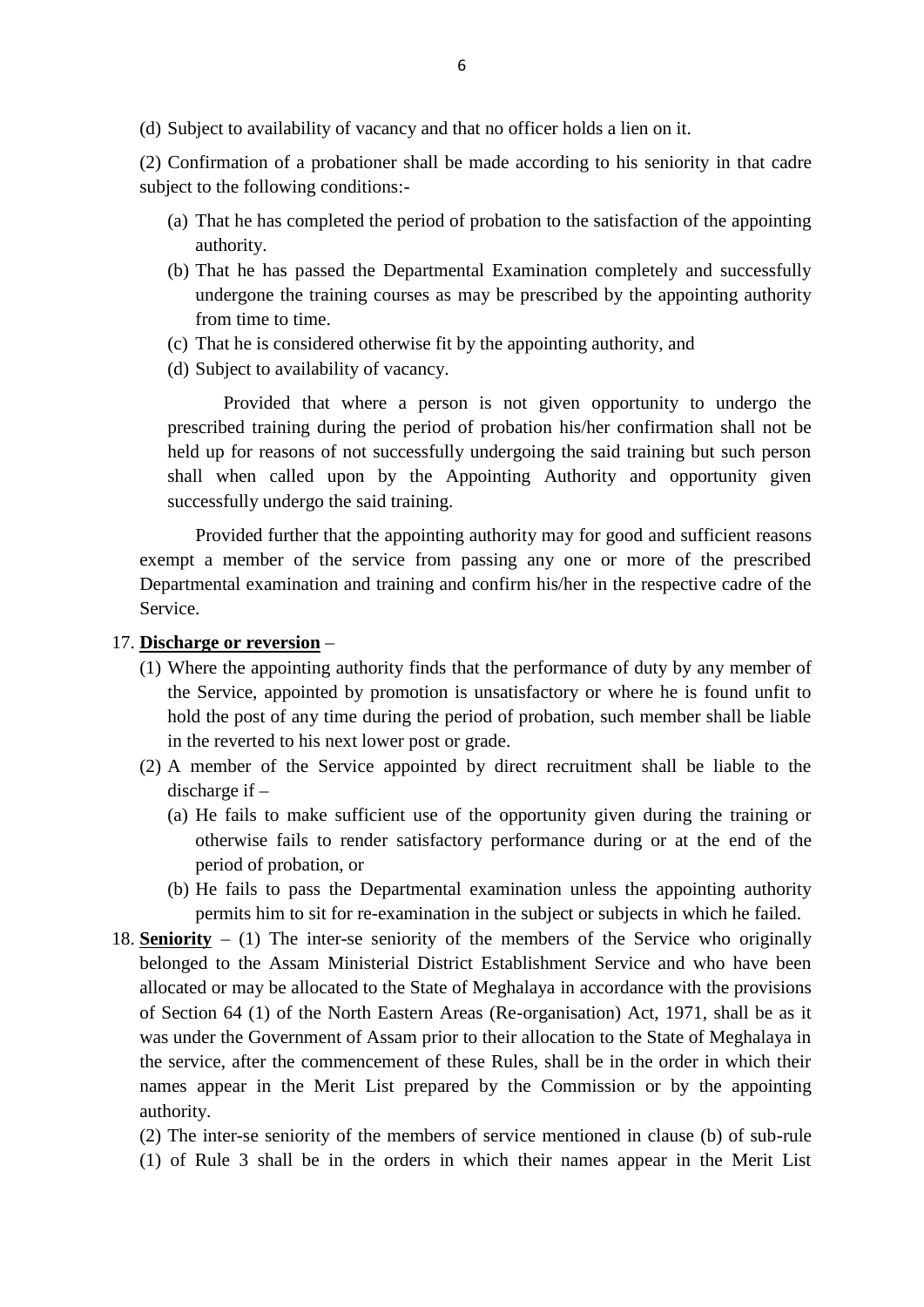recommended by the Meghalaya Public Service Commission or the District Selection 7<br>
The commended by the Meghalaya Public Service Commission or the District Selection<br>
Committee as the case may be. Such members shall be senior to all members of the<br>
Service mentioned in clause (c) of sub rule 1. Service mentioned in clause (c) of sub rule 1. (3) The inter-se seniority of the provisions Rules 7, shall be senior to all members of the Service mentioned in clause (c) of sub rule 1.<br>(3) The inter-se seniority of the members of Service, who are appointed to differen

cadres in the service under any of the provisions Rules 7, shall be in the order their names appear in the respective Select List approved by the Selection Committee under Rule 9 or, Service mentioned in clause (c) of sub rule 1.<br>
(3) The inter-se seniority of the members of Service, who are appointed to different<br>
cadres in the service under any of the provisions Rules 7, shall be in the order their n District Selection Committee under Rule 11 as the case may be. Such members shall be junior to members mentioned in sub-rule (i) and (ii) above.

Provided that in case of recruitment made under clause (a), (b) (c) and (d) of Rule 7, a member of the Service recruited in a year under sub-clause (i) shall be senior to the Members recruited in the same year under sub-clause (ii).

Provided further that the members of the service, who are appointed to the service in Provided that in case of recruitment made under clause (a), (b) (c) and (d) of Rule 7, a<br>member of the Service recruited in a year under sub-clause (i) shall be senior to the<br>Members recruited in the same year under sub-cl any subsequent year, though such members may be empanelled in the same merit list or select list. any particular year, shall be senior to those members who are appointed to the service in<br>any subsequent year, though such members may be empanelled in the same merit list or<br>select list.<br>(4) If confirmation of a member of

(4) If confirmation of a member of the service in a cadre is delayed on account of his failure to qualify for such confirmation, he shall lose his position in order of seniority in position in that particular cadre shall, however, be restored on his subsequent confirmation.

- 19. **Pay Scale** The scales of pay admissible to the members of the Service shall be shown as in Schedule I subject to revision by Government from time to time.
- 20. **Leave Pension and other conditions of Service** All matters generally relating to pay and allowances, leave, pension, discipline and other conditions of service shall be regulated by rules and orders as are from time to time applicable to other officers of the Government of corresponding status.
- 21. **Power of the Appointing Authority to dispense with or relax any Rules** Where the appointing authority is satisfied that the operation of any of these Rules causes undue hardship in any particular case, he may dispense with or relax that Rule to such extent and subject to such conditions, as he may consider necessary for dealing with the case in a just and equitable manner, or, for meeting the exigencies of public interest.

Provided that the case of any person shall not be dealt with in any manner less favourable to him than that provided by any of these Rules.

22. **Interpretation** – If any question arises relating to the interpretation of these rules, it shall be referred to Government in the Revenue Department with the approval of the Personnel Provided that the case of any person shall not favourable to him than that provided by any of these R<br> **Interpretation** – If any question arises relating to the i<br>
be referred to Government in the Revenue Department<br>
and A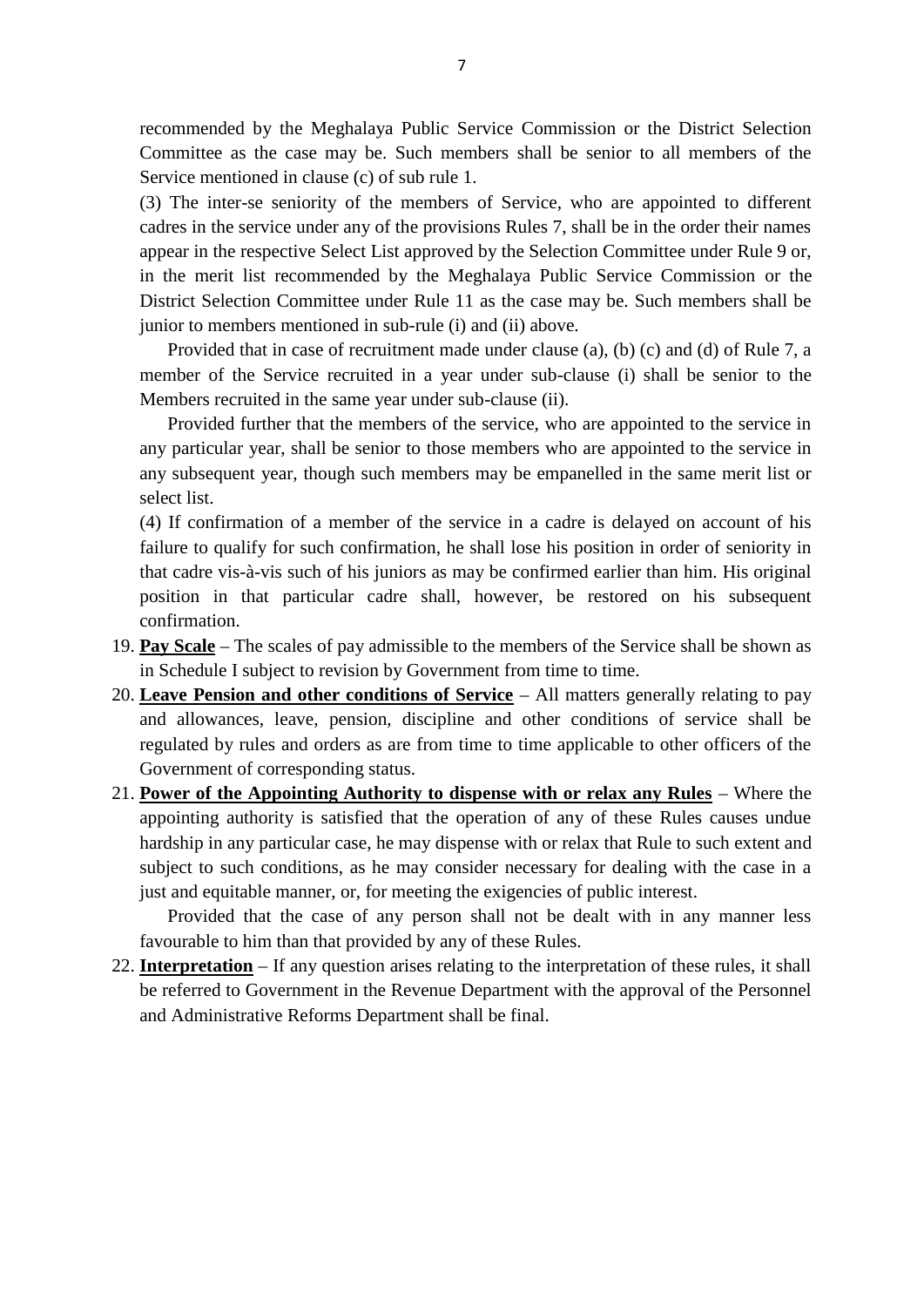23. **Repeal and Savings** – All rules, orders or, notification corresponding to and in force immediately before the commencement of these Rules are hereby repealed:

Provided that all orders made or action taken under the rules or orders or notification<br>Provided that all orders made or action taken under the rules or orders or notification<br>epealed or any action taken in pursuant theret so repealed or any action taken in pursuant thereto shall be deemed to have been validly made or taken under the corresponding provisions of these rules. The ration taken under the rules or orders or notification<br>pursuant thereto shall be deemed to have been validly<br>ling provisions of these rules.<br>Commissioner & Secretary to the Govt. of Meghalaya,<br>Revenue and Disaster Mana

Revenue and Disaster Management Department.

## **ANNEXURE – A Rule 7 (d) (i)**

For the purpose of recruitment to the categories of posts which fall under the purview of the<br>District Selection Committee, under Rule 7, the following shall be the Syllabus :-District Selection Committee, under Rule 7, the following shall be the Syllabus :-

| ARRIVAVIVI – A<br>Rule $7$ (d) (i)                                                                                                                                                  |   |           |
|-------------------------------------------------------------------------------------------------------------------------------------------------------------------------------------|---|-----------|
| For the purpose of recruitment to the categories of posts which fall under the purview of the<br>District Selection Committee, under Rule 7, the following shall be the Syllabus :- |   |           |
| (a) General English including Precis Writing, Essay writing and Draft                                                                                                               |   | 100 Marks |
| (b) Mathematics and Social Science                                                                                                                                                  |   | 100 Marks |
| (c) General Knowledge                                                                                                                                                               | - | 50 Marks  |
| (d) Interview                                                                                                                                                                       |   | 50 Marks  |
|                                                                                                                                                                                     |   |           |

 $Total = 300$  Marks

#### **ANNEXURE –B**

|    |                                    | <b>ANNEXURE-B</b>                                          |
|----|------------------------------------|------------------------------------------------------------|
| 1. | Enforcement Inspector              | : Rs. $14100-350-16550-EB-460-20690-620-27510/-$           |
|    | 2. Assistant Enforcement Inspector | S. 9200-230-10810-EB-300-13510-410-18020/-                 |
|    | 3. Supervisor Kanungo              | ٠                                                          |
|    | 4. Enforcement Checker             | Rs. 8300-210-9770-EB-270-12200-370-162700/-                |
| 5. | Mandal                             | Rs. 7700-190-9030-EB-250-11280-340-15020                   |
| 6. | Chainman                           | : Rs. $6500 - 160 - 76200 - EB - 210 - 9510 - 290 - 12700$ |

Commissioner & Secretary to the Govt. of Meghalaya, Revenue and Disaster Management Department.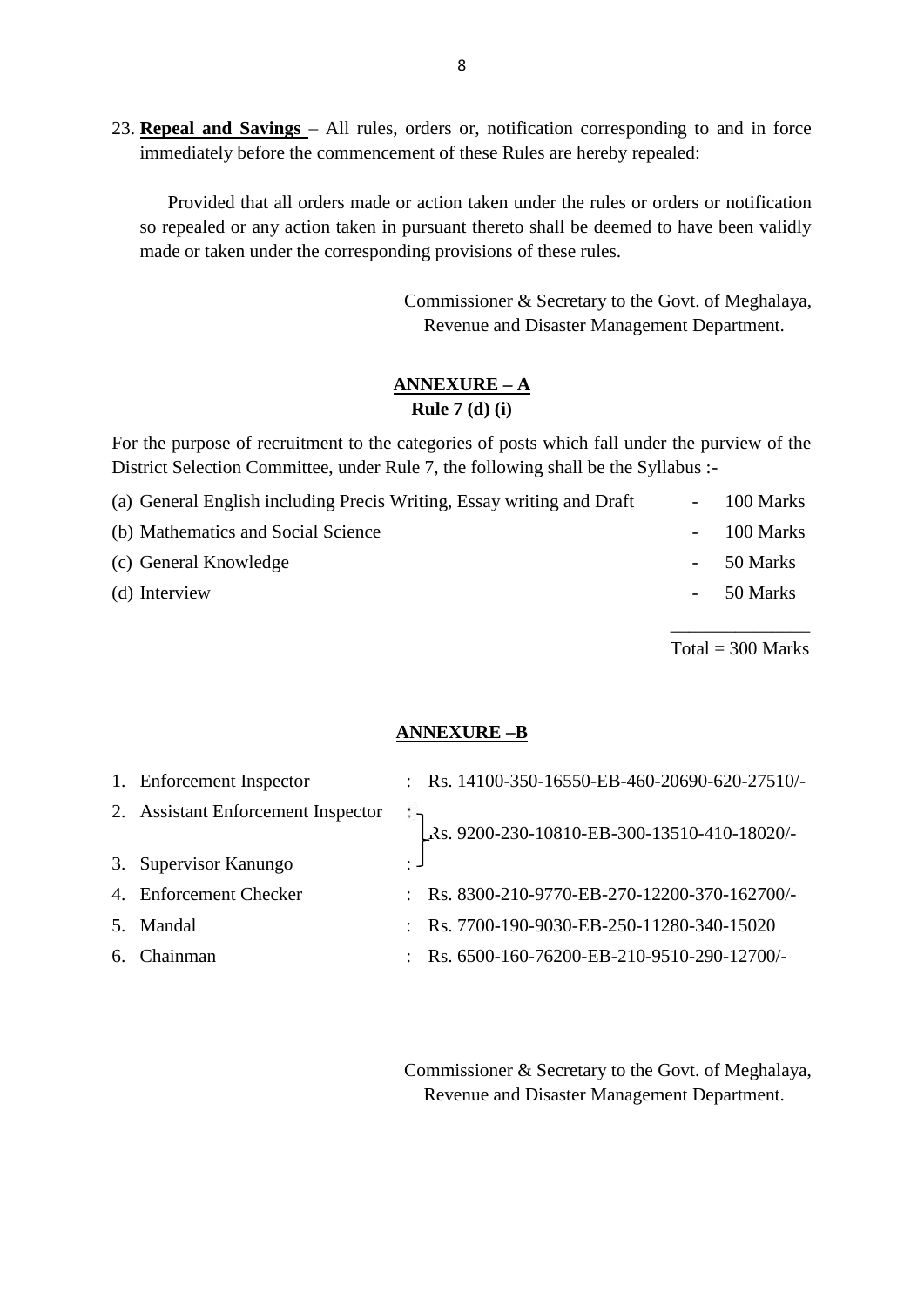## **SCHEDULE – I**

## **(RULES 6 (2) AND 19)**

|                |                                       | <b>SCHEDULE - I</b>                                 |           |                 |          |
|----------------|---------------------------------------|-----------------------------------------------------|-----------|-----------------|----------|
|                |                                       | (RULES 6 (2) AND 19)                                |           |                 |          |
| Serial         | Name of Post                          | Time Scale Pay                                      |           | Number of Posts |          |
| No.            |                                       |                                                     | Permanent | Temporary       | Total    |
| $\mathbf{1}$   | Enforcement<br>Inspector              | 14100-350-16550-<br>EB-460-20690-<br>$620 - 27510/$ | .         | Temporary       | 7 Nos    |
| $\overline{2}$ | Assistant<br>Enforcement<br>Inspector | 9200-230-10810-<br>EB-300-13510-<br>410-18020/-     | .         | Temporary       | $14$ Nos |
| $\overline{3}$ | Supervisor<br>Kanungo                 | 9200-230-10810-<br>EB-300-13510-<br>410-18020/-     | .         | Temporary       | 3 Nos    |
| $\overline{4}$ | Enforcement<br>Checker                | 8300-210-9770-<br>EB-270-12200-<br>370-16270/-      | .         | Temporary       | 24 Nos   |
| 5              | Mandal                                | 7700-190-9030-<br>EB-250-11280-<br>340-15020/-      | .         | Temporary       | 12 Nos   |
| 6              | Chainman                              | 6500-160-7620-<br>EB-210-9510-<br>290-12700/-       | .         | Temporary       | 48 Nos   |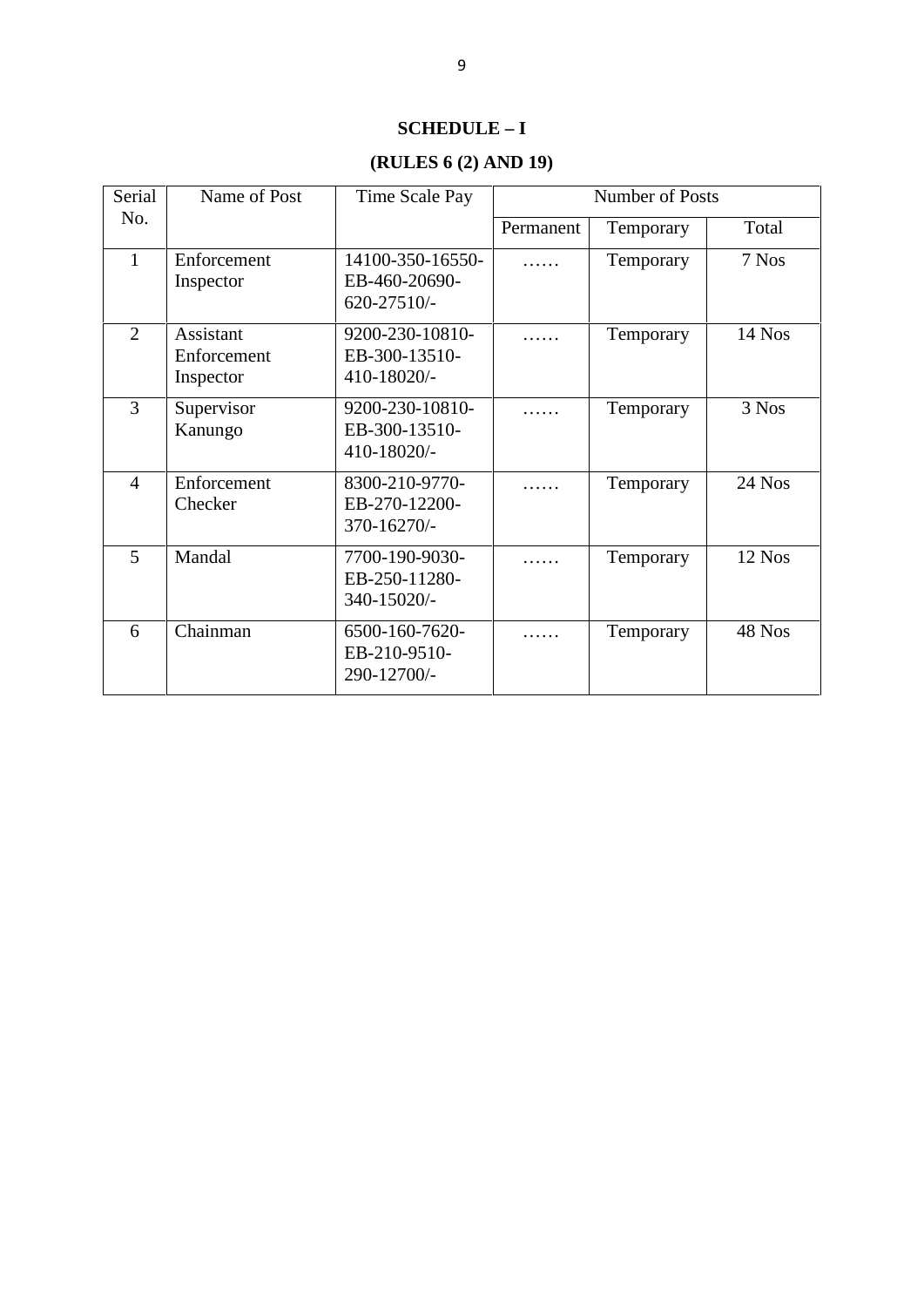## **SCHEDULE II (RULE – 7.12)**

|                |                                                                  |                                                                                                                                                                      | <b>SCHEDULE II</b>                                                                                                                                                                                                                                                                                                          |                           |                                                            |                                                                                                                                                                                                                                             |                                                                                                 |
|----------------|------------------------------------------------------------------|----------------------------------------------------------------------------------------------------------------------------------------------------------------------|-----------------------------------------------------------------------------------------------------------------------------------------------------------------------------------------------------------------------------------------------------------------------------------------------------------------------------|---------------------------|------------------------------------------------------------|---------------------------------------------------------------------------------------------------------------------------------------------------------------------------------------------------------------------------------------------|-------------------------------------------------------------------------------------------------|
| S1.            | Name of Post                                                     | Method of recruitment                                                                                                                                                | $(RULE - 7.12)$<br><b>Direct Recruitment Promotion</b>                                                                                                                                                                                                                                                                      |                           |                                                            | Promotion                                                                                                                                                                                                                                   |                                                                                                 |
| No.            |                                                                  | with percentage of<br>vacancies to be filled<br>up in any recruitment<br>year by direct<br>recruitment or<br>promotion.                                              | Educational qualification<br>etc. required for direct<br>recruitment                                                                                                                                                                                                                                                        | Low<br>er<br>age<br>limit | Upper<br>age<br>limit                                      | Persons eligible for<br>consideration for<br>promotion to posts<br>mentioned in column 2                                                                                                                                                    | Oualificatio<br>ns,<br>experience<br>etc.                                                       |
| $\mathbf{1}$   | Enforcement<br>Inspector                                         | 30%<br>by<br>(a)<br>of<br>promotion<br>employees under<br>Rule 8<br>from<br>amongst<br>the<br>Assistant<br>Enforcement<br>Inspector/Superv<br>isor Kanungo.          | $\cdots$                                                                                                                                                                                                                                                                                                                    | .                         | $\cdots$                                                   | Assistant<br>Revenue<br>Enforcement<br>Inspector/Supervisor<br>Kanungo who have<br>rendered not less than<br>10 years of continuous<br>service on the first day<br>of the year on which<br>the selection is made<br>with computer literate. | Must<br>have<br>completed<br>the training<br>Matric<br>in<br>System and<br>Recorders<br>Course. |
|                |                                                                  | 70%<br>by<br>direct<br>(b)<br>recruitment<br>through<br>the<br>Meghalaya<br>Public<br>Service<br>Commission<br>if<br>no candidate is<br>eligible<br>for<br>promotion | Graduate<br>from<br>any<br>University recognized by<br>Government<br>the<br>of<br>Meghalaya<br>having<br>completed<br><b>DTP</b><br>the<br>Course in Computer.                                                                                                                                                              | 18<br>years               | 27<br>years<br>Relaxa<br>ble by<br>5 years<br>for<br>ST/SC | .                                                                                                                                                                                                                                           | $\cdots$                                                                                        |
| $\overline{c}$ | Assistant<br>Enforcement<br>Inspector/<br>Supervisor<br>Kanungo. | 30%<br>by<br>(a)<br>promotion<br>οf<br>employees under<br>Rule 9<br>from<br>the<br>amongst<br>Enforcement<br>Checkers.                                               | $\cdots$                                                                                                                                                                                                                                                                                                                    | $\cdots$                  | $\cdots$                                                   | <b>Enforcement Checkers</b><br>who have rendered not<br>less than 5 years of<br>continuous service as<br>on the first day of the<br>year on which the<br>selection is made with<br>computer literate.                                       | Must<br>have<br>completed<br>the training<br>Matric<br>in<br>System and<br>Recorders<br>Course. |
|                |                                                                  | 70%<br>by<br>direct<br>(b)<br>recruitment<br>through<br>the<br>Meghalaya<br>Public<br>Service<br>Commission<br>if<br>no candidate is<br>eligible<br>for<br>promotion | Passed<br>the<br>Higher<br>Secondary<br>School<br>Leaving<br>Certificate<br>Examination<br><b>or</b><br>any<br>Examination<br>declared<br>equivalent thereto from<br>University/Board<br>any<br>recognized<br>by<br>the<br>Government<br>of<br>having<br>Meghalaya<br>completed<br>the<br><b>DTP</b><br>Course in Computer. | 18<br>years               | 27<br>vears<br>Relaxa<br>ble by<br>5 years<br>for<br>ST/SC | $\cdots$                                                                                                                                                                                                                                    | With<br>Computer<br>knowledge                                                                   |
| 3              | Enforcement<br>Checker                                           | 30%<br>(a)<br>by<br>promotion<br>οf<br>employees under<br>Rule 9<br>from<br>amongst<br>the<br>Mondal                                                                 | $\cdots$                                                                                                                                                                                                                                                                                                                    | $\ldots$                  | $\cdots$                                                   | Mandal<br>who<br>have<br>rendered not less than<br>5 years of continuous<br>service as on the first<br>day of the year on<br>which the selection is<br>made with computer<br>literate.                                                      | Must<br>have<br>completed<br>the training<br>Matric<br>in<br>System and<br>Recorders<br>Course. |
|                |                                                                  | by direct<br>70%<br>(b)<br>recruitment<br>through<br>the<br><b>District Selection</b><br>Committee if no<br>candidate<br>is<br>eligible<br>for<br>promotion.         | Passed<br>the<br>Higher<br>Secondary<br>School<br>Leaving<br>Certificate<br>Examination<br><b>or</b><br>any<br>declared<br>Examination<br>equivalent thereto from<br>University/Board<br>any<br>recognized<br>by<br>the<br>Government<br>of<br>Meghalaya<br>having<br><b>DTP</b><br>completed<br>the<br>Course in Computer. | 18<br>years               | 27<br>years<br>Relaxa<br>ble by<br>5 years<br>for<br>ST/SC | $\cdots$                                                                                                                                                                                                                                    | With<br>Computer<br>knowledge                                                                   |